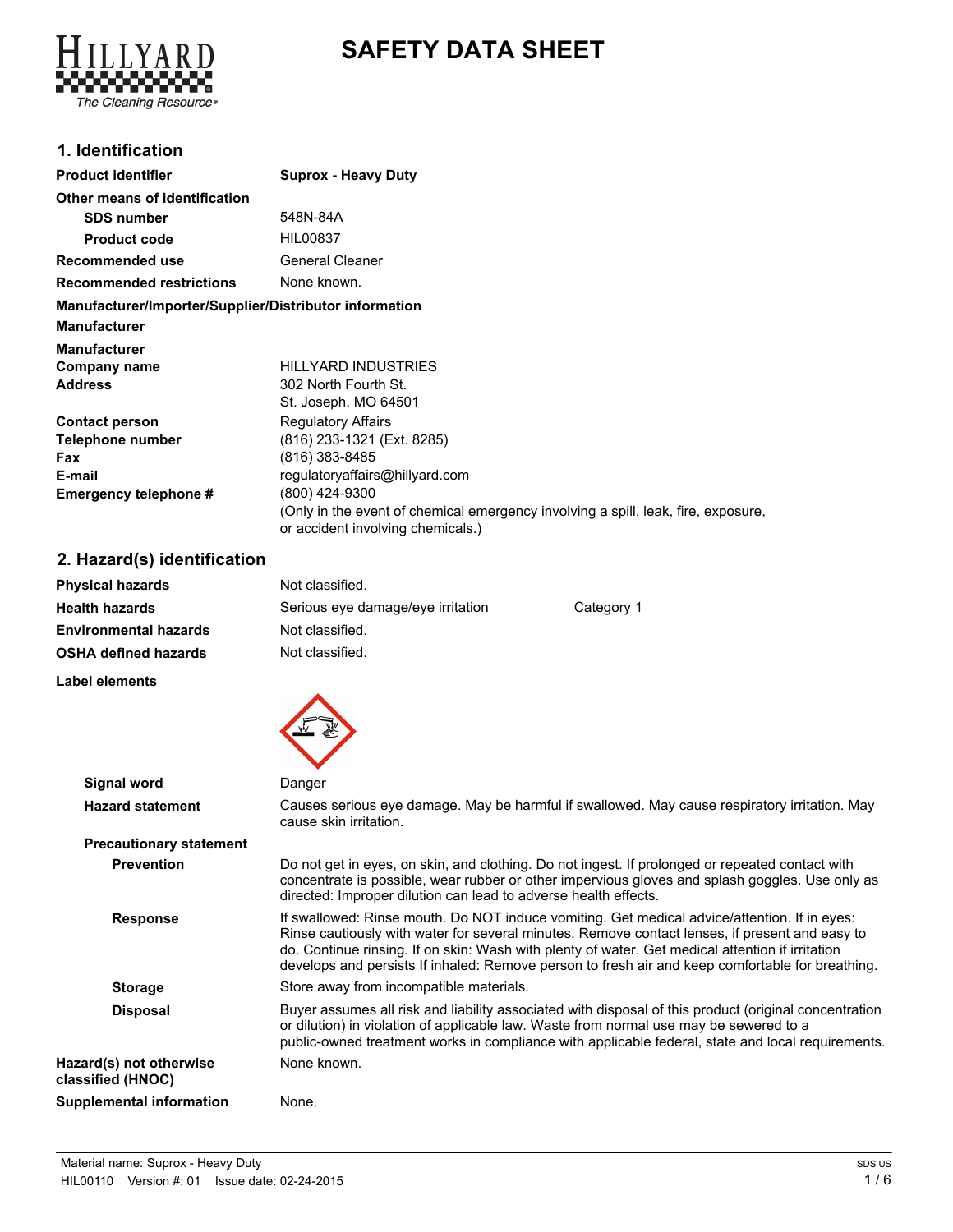## **3. Composition/information on ingredients**

#### **Mixtures**

| <b>Chemical name</b>                     | Common name and synonyms | <b>CAS number</b> | %          |
|------------------------------------------|--------------------------|-------------------|------------|
| Q3 Videt                                 |                          |                   |            |
| Hydrogen Peroxide                        |                          | 7722-84-1         | $5 - 510$  |
| Fragance                                 |                          |                   | ${}_{0.3}$ |
| Other components below reportable levels |                          |                   | $80 - 90$  |

\*Designates that a specific chemical identity and/or percentage of composition has been withheld as a trade secret.

| 4. First-aid measures                                                        |                                                                                                                                                                                                                  |
|------------------------------------------------------------------------------|------------------------------------------------------------------------------------------------------------------------------------------------------------------------------------------------------------------|
| <b>Inhalation</b>                                                            | Move to fresh air. Call a physician if symptoms develop or persist.                                                                                                                                              |
| <b>Skin contact</b>                                                          | Wash off with soap and water. Get medical attention if irritation develops and persists.                                                                                                                         |
| Eye contact                                                                  | Immediately flush eyes with plenty of water for at least 15 minutes. Remove contact lenses, if<br>present and easy to do. Continue rinsing. Get medical attention immediately.                                   |
| Ingestion                                                                    | Call a physician or poison control center immediately. Rinse mouth thoroughly. If swallowed, do<br>NOT induce vomiting. If vomiting occurs, keep head low so that stomach content doesn't get into<br>the lungs. |
| <b>Most important</b><br>symptoms/effects, acute and<br>delayed              | Severe eye irritation. Symptoms may include stinging, tearing, redness, swelling, and blurred<br>vision. Permanent eye damage including blindness could result.                                                  |
| Indication of immediate<br>medical attention and special<br>treatment needed | Provide general supportive measures and treat symptomatically. Keep victim under observation.<br>Symptoms may be delayed.                                                                                        |
| <b>General information</b>                                                   | Ensure that medical personnel are aware of the material(s) involved, and take precautions to<br>protect themselves.                                                                                              |

## **5. Fire-fighting measures**

| Suitable extinguishing media                                     | Water fog. Foam. Dry chemical powder. Carbon dioxide (CO2).                                   |
|------------------------------------------------------------------|-----------------------------------------------------------------------------------------------|
| Unsuitable extinguishing<br>media                                | Do not use water jet as an extinguisher, as this will spread the fire.                        |
| Specific hazards arising from<br>the chemical                    | During fire, gases hazardous to health may be formed.                                         |
| Special protective equipment<br>and precautions for firefighters | Self-contained breathing apparatus and full protective clothing must be worn in case of fire. |
| Fire fighting<br>equipment/instructions                          | Move containers from fire area if you can do so without risk.                                 |
| <b>Specific methods</b>                                          | Use standard firefighting procedures and consider the hazards of other involved materials.    |
| <b>General fire hazards</b>                                      | No unusual fire or explosion hazards noted.                                                   |

## **6. Accidental release measures**

| Personal precautions,<br>protective equipment and<br>emergency procedures | Keep unnecessary personnel away. Keep people away from and upwind of spill/leak. Wear<br>appropriate protective equipment and clothing during clean-up. Do not touch damaged containers<br>or spilled material unless wearing appropriate protective clothing. Ensure adequate ventilation.<br>Local authorities should be advised if significant spillages cannot be contained. For personal<br>protection, see section 8 of the SDS. |
|---------------------------------------------------------------------------|----------------------------------------------------------------------------------------------------------------------------------------------------------------------------------------------------------------------------------------------------------------------------------------------------------------------------------------------------------------------------------------------------------------------------------------|
| Methods and materials for<br>containment and cleaning up                  | This product is miscible in water.<br>Large Spills: Stop the flow of material, if this is without risk. Dike the spilled material, where this is<br>possible. Cover with plastic sheet to prevent spreading. Absorb in vermiculite, dry sand or earth<br>and place into containers. Following product recovery, flush area with water.                                                                                                 |
|                                                                           | Small Spills: Wipe up with absorbent material (e.g. cloth, fleece). Clean surface thoroughly to<br>remove residual contamination.                                                                                                                                                                                                                                                                                                      |
| <b>Environmental precautions</b>                                          | Never return spills to original containers for re-use. For waste disposal, see section 13 of the SDS.<br>Avoid discharge into drains, water courses or onto the ground.                                                                                                                                                                                                                                                                |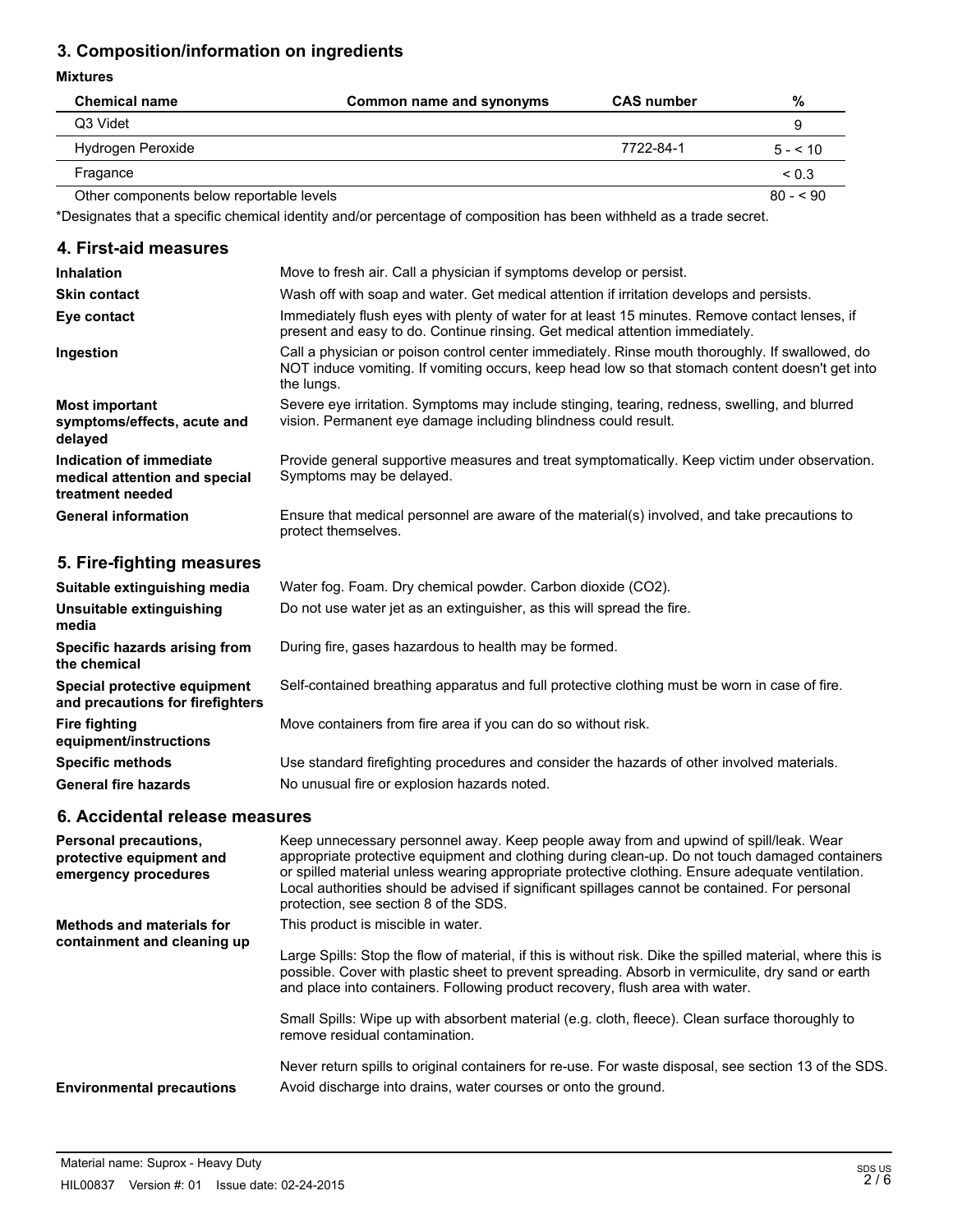## **7. Handling and storage**

**Precautions for safe handling** Do not get this material in contact with eyes. Avoid prolonged exposure. Provide adequate ventilation. Wear appropriate personal protective equipment. Observe good industrial hygiene practices.

**Conditions for safe storage, including any incompatibilities** Store in original tightly closed container. Store away from incompatible materials (see Section 10 of the SDS).

#### **8. Exposure controls/personal protection**

#### **Occupational exposure limits**

**US. OSHA Table Z-1 Limits for Air Contaminants (29 CFR 1910.1000)**

| <b>Components</b>                           | <b>Type</b>                                                                                                                                                                                                                                                                                                                                                                                                                        | Value                                                                      |  |
|---------------------------------------------|------------------------------------------------------------------------------------------------------------------------------------------------------------------------------------------------------------------------------------------------------------------------------------------------------------------------------------------------------------------------------------------------------------------------------------|----------------------------------------------------------------------------|--|
| Hydrogen Peroxide (CAS<br>7722-84-1)        | PEL                                                                                                                                                                                                                                                                                                                                                                                                                                | $1.4 \text{ mg/m}$ 3                                                       |  |
|                                             |                                                                                                                                                                                                                                                                                                                                                                                                                                    | 1 ppm                                                                      |  |
| <b>US. ACGIH Threshold Limit Values</b>     |                                                                                                                                                                                                                                                                                                                                                                                                                                    |                                                                            |  |
| <b>Components</b>                           | <b>Type</b>                                                                                                                                                                                                                                                                                                                                                                                                                        | Value                                                                      |  |
| Hydrogen Peroxide (CAS<br>7722-84-1)        | <b>TWA</b>                                                                                                                                                                                                                                                                                                                                                                                                                         | 1 ppm                                                                      |  |
| US. NIOSH: Pocket Guide to Chemical Hazards |                                                                                                                                                                                                                                                                                                                                                                                                                                    |                                                                            |  |
| <b>Components</b>                           | <b>Type</b>                                                                                                                                                                                                                                                                                                                                                                                                                        | <b>Value</b>                                                               |  |
| Hydrogen Peroxide (CAS<br>7722-84-1)        | <b>TWA</b>                                                                                                                                                                                                                                                                                                                                                                                                                         | $1.4$ mg/m $3$                                                             |  |
|                                             |                                                                                                                                                                                                                                                                                                                                                                                                                                    | 1 ppm                                                                      |  |
| <b>Biological limit values</b>              | No biological exposure limits noted for the ingredient(s).                                                                                                                                                                                                                                                                                                                                                                         |                                                                            |  |
| Appropriate engineering<br>controls         | Good general ventilation (typically 10 air changes per hour) should be used. Ventilation rates<br>should be matched to conditions. If applicable, use process enclosures, local exhaust ventilation,<br>or other engineering controls to maintain airborne levels below recommended exposure limits. If<br>exposure limits have not been established, maintain airborne levels to an acceptable level. Provide<br>eyewash station. |                                                                            |  |
|                                             | Individual protection measures, such as personal protective equipment                                                                                                                                                                                                                                                                                                                                                              |                                                                            |  |
| <b>Eye/face protection</b>                  |                                                                                                                                                                                                                                                                                                                                                                                                                                    | Do not get in eyes. Chemical safety goggles when working with concentrate. |  |
| <b>Skin protection</b>                      |                                                                                                                                                                                                                                                                                                                                                                                                                                    |                                                                            |  |
| <b>Hand protection</b>                      | Wear protective gloves. Neoprene or butyl rubber gloves are recommended.                                                                                                                                                                                                                                                                                                                                                           |                                                                            |  |
| <b>Other</b>                                | Avoid contact with the skin. Wear suitable protective clothing and gloves. Wear suitable protective<br>clothing.                                                                                                                                                                                                                                                                                                                   |                                                                            |  |
| <b>Respiratory protection</b>               | Not normally required with adequate ventilation.                                                                                                                                                                                                                                                                                                                                                                                   |                                                                            |  |
| <b>Thermal hazards</b>                      | None known.                                                                                                                                                                                                                                                                                                                                                                                                                        |                                                                            |  |
| General hygiene<br>considerations           | Always observe good personal hygiene measures, such as washing after handling the material<br>and before eating, drinking, and/or smoking. Routinely wash work clothing and protective<br>equipment to remove contaminants.                                                                                                                                                                                                        |                                                                            |  |
| 9. Physical and chemical properties         |                                                                                                                                                                                                                                                                                                                                                                                                                                    |                                                                            |  |
| <b>Appearance</b>                           | Clear, yellow liquid (yellow color fades with age)                                                                                                                                                                                                                                                                                                                                                                                 |                                                                            |  |
| <b>Physical state</b>                       | Liquid.                                                                                                                                                                                                                                                                                                                                                                                                                            |                                                                            |  |
| Form                                        | Liquid.                                                                                                                                                                                                                                                                                                                                                                                                                            |                                                                            |  |
| Color                                       | Colourless to light yellow.                                                                                                                                                                                                                                                                                                                                                                                                        |                                                                            |  |
| Odor                                        | Citrus odor                                                                                                                                                                                                                                                                                                                                                                                                                        |                                                                            |  |
| Odor threshold                              | Not Available                                                                                                                                                                                                                                                                                                                                                                                                                      |                                                                            |  |
| pН                                          | $3.5 - 4.6$<br>6.5 - 7.5 Diluted 1:25                                                                                                                                                                                                                                                                                                                                                                                              |                                                                            |  |
| Melting point/freezing point                | Not Available                                                                                                                                                                                                                                                                                                                                                                                                                      |                                                                            |  |
| Initial boiling point and boiling<br>range  | 206 °F (96.67 °C)                                                                                                                                                                                                                                                                                                                                                                                                                  |                                                                            |  |
|                                             |                                                                                                                                                                                                                                                                                                                                                                                                                                    |                                                                            |  |

**Flash point** > 200.0 °F (> 93.3 °C) Tag Closed Cup **Evaporation rate**  $\leq 1$  Ethyl ether = 1

Material name: Suprox - Heavy Duty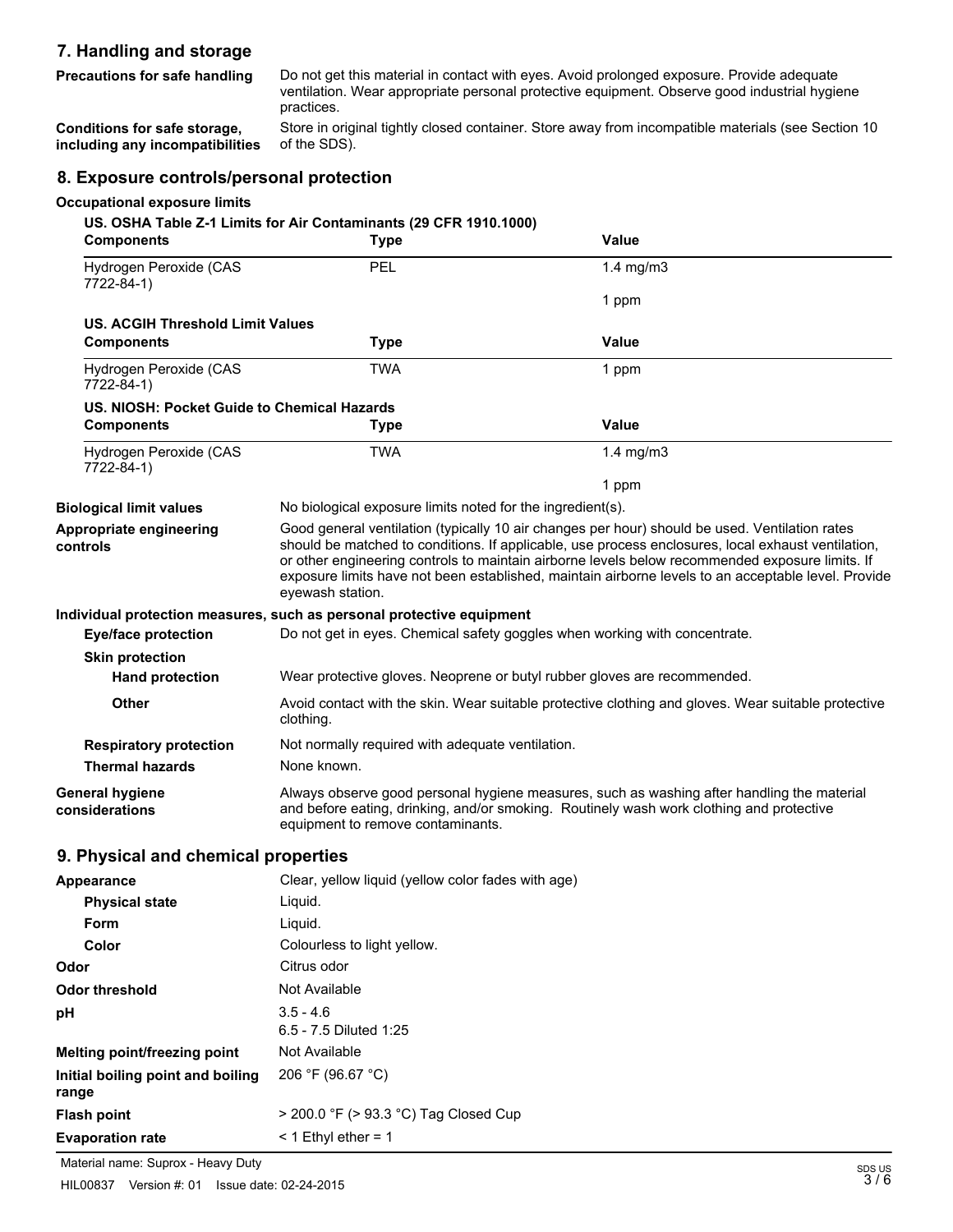| Flammability (solid, gas)                    | Not available. |  |
|----------------------------------------------|----------------|--|
| Upper/lower flammability or explosive limits |                |  |
| Explosive limit - lower (%)                  | Not available. |  |
| Explosive limit - upper (%)                  | Not available  |  |
| Vapor pressure                               | 17.6 mm Hg     |  |
| Vapor density                                | 0.62 Air=1     |  |
| <b>Relative density</b>                      | 1 027 at 77°F  |  |
| Solubility(ies)                              |                |  |
| Solubility (water)                           | Complete       |  |
| <b>Partition coefficient</b>                 | Not Available  |  |
| (n-octanol/water)                            |                |  |
| <b>Auto-ignition temperature</b>             | Not Available  |  |
| <b>Decomposition temperature</b>             | Not Available  |  |
| Viscosity                                    | Not Available  |  |
| <b>Other information</b>                     |                |  |
| Density                                      | 8.55 lb/gal    |  |
| <b>Percent volatile</b>                      | $92 - 94%$     |  |
| <b>Specific gravity</b>                      | 1.03           |  |
| VOC (Weight %)                               | 0 %            |  |

## **10. Stability and reactivity**

| <b>Reactivity</b>                            | The product is stable and non-reactive under normal conditions of use, storage and transport. |
|----------------------------------------------|-----------------------------------------------------------------------------------------------|
| <b>Chemical stability</b>                    | Material is stable under normal conditions.                                                   |
| <b>Possibility of hazardous</b><br>reactions | No dangerous reaction known under conditions of normal use.                                   |
| <b>Conditions to avoid</b>                   | Avoid temperatures exceeding the flash point. Contact with incompatible materials.            |
| Incompatible materials                       | Metals. Strong reducing agents. Alkalies. Combustible material. Heavy Metal Salts             |
| <b>Hazardous decomposition</b><br>products   | No hazardous decomposition products are known.                                                |

# **11. Toxicological information**

#### **Information on likely routes of exposure**

| <b>Inhalation</b>                                                                  | Prolonged inhalation may be harmful.                                                                                                                            |                                                     |  |
|------------------------------------------------------------------------------------|-----------------------------------------------------------------------------------------------------------------------------------------------------------------|-----------------------------------------------------|--|
| <b>Skin contact</b>                                                                | No adverse effects due to skin contact are expected.                                                                                                            |                                                     |  |
| Eye contact                                                                        | Causes serious eye damage.                                                                                                                                      |                                                     |  |
| Ingestion<br>Suprox - Heavy Duty                                                   | Expected to be a low ingestion hazard.                                                                                                                          | 5000 mg/kg                                          |  |
| Symptoms related to the<br>physical, chemical and<br>toxicological characteristics | Severe eye irritation. Symptoms may include stinging, tearing, redness, swelling, and blurred<br>vision. Permanent eye damage including blindness could result. |                                                     |  |
| Information on toxicological effects                                               |                                                                                                                                                                 |                                                     |  |
| Acute toxicity                                                                     | Not available.                                                                                                                                                  |                                                     |  |
| Skin corrosion/irritation                                                          | Prolonged skin contact may cause temporary irritation.                                                                                                          |                                                     |  |
| Serious eve damage/eve<br>irritation                                               | Causes serious eye damage.                                                                                                                                      |                                                     |  |
| Respiratory or skin sensitization                                                  |                                                                                                                                                                 |                                                     |  |
| <b>Respiratory sensitization</b>                                                   | Not a respiratory sensitizer.                                                                                                                                   |                                                     |  |
| <b>Skin sensitization</b>                                                          | This product is not expected to cause skin sensitization.                                                                                                       |                                                     |  |
| Germ cell mutagenicity                                                             | No data available to indicate product or any components present at greater than 0.1% are<br>mutagenic or genotoxic.                                             |                                                     |  |
| Carcinogenicity                                                                    | This product is not considered to be a carcinogen by IARC, ACGIH, NTP, or OSHA.                                                                                 |                                                     |  |
|                                                                                    | <b>IARC Monographs. Overall Evaluation of Carcinogenicity</b>                                                                                                   |                                                     |  |
| Hydrogen Peroxide (CAS 7722-84-1)                                                  |                                                                                                                                                                 | 3 Not classifiable as to carcinogenicity to humans. |  |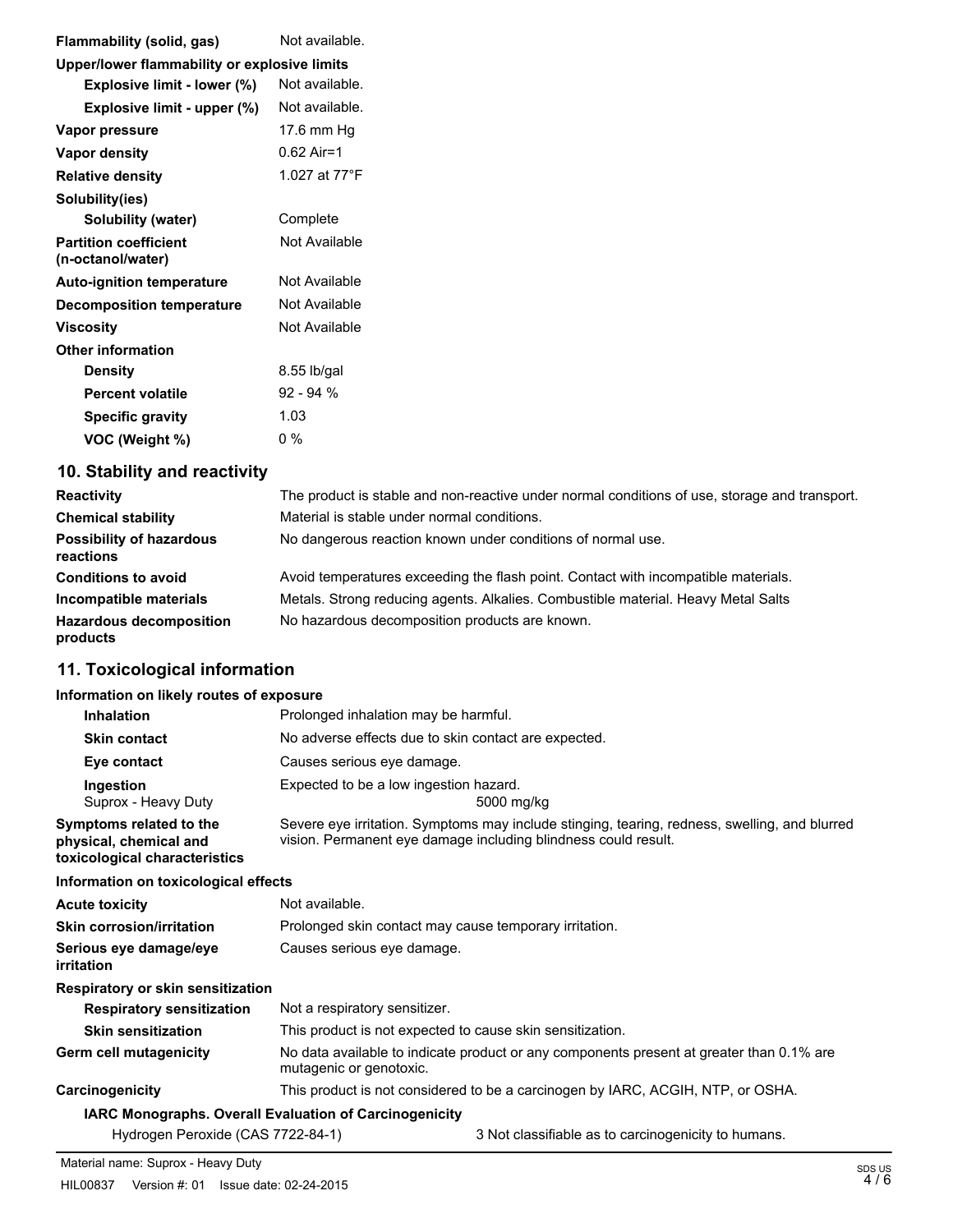## **US. OSHA Specifically Regulated Substances (29 CFR 1910.1001-1050)**

| <b>Reproductive toxicity</b>                          | This product is not expected to cause reproductive or developmental effects. |
|-------------------------------------------------------|------------------------------------------------------------------------------|
| Specific target organ toxicity -<br>single exposure   | Not classified.                                                              |
| Specific target organ toxicity -<br>repeated exposure | Not classified.                                                              |
| <b>Aspiration hazard</b>                              | Prolonged inhalation may be harmful.                                         |
| <b>Chronic effects</b>                                | Prolonged inhalation may be harmful.                                         |

### **12. Ecological information**

| <b>Ecotoxicity</b>               | The product is not classified as environmentally hazardous. However, this does not exclude the<br>possibility that large or frequent spills can have a harmful or damaging effect on the environment. |
|----------------------------------|-------------------------------------------------------------------------------------------------------------------------------------------------------------------------------------------------------|
| Persistence and degradability    | No data is available on the degradability of this product.                                                                                                                                            |
| <b>Bioaccumulative potential</b> | No data available.                                                                                                                                                                                    |
| Mobility in soil                 | No data available.                                                                                                                                                                                    |
| Other adverse effects            | No other adverse environmental effects (e.g. ozone depletion, photochemical ozone creation<br>potential, endocrine disruption, global warming potential) are expected from this component.            |

## **13. Disposal considerations**

| <b>Disposal instructions</b>             | Buyer assumes all risk and liability associated with disposal of this product (original concentration<br>or dilution) in violation of applicable law.                                                                                                                                                                                             |
|------------------------------------------|---------------------------------------------------------------------------------------------------------------------------------------------------------------------------------------------------------------------------------------------------------------------------------------------------------------------------------------------------|
| Local disposal regulations               | Dispose in accordance with all applicable regulations.                                                                                                                                                                                                                                                                                            |
| Hazardous waste code                     | The waste code should be assigned in discussion between the user, the producer and the waste<br>disposal company.                                                                                                                                                                                                                                 |
| Waste from residues / unused<br>products | Empty containers or liners may retain some product residues. This material and its container must<br>be disposed of in a safe manner (see: Disposal instructions). Waste from normal product use may<br>be sewered to a public owned treatment works (POTW) in compliance with applicable Federal.<br>State, and local pretreatment requirements. |
| Contaminated packaging                   | Since emptied containers may retain product residue, follow label warnings even after container is<br>emptied. Triple rinse (or equivalent). Then offer clean, dry container for recycling or reconditioning.                                                                                                                                     |

## **14. Transport information**

#### **DOT**

Not regulated as dangerous goods.

### **15. Regulatory information**

| US federal regulations                                      | This product is a "Hazardous Chemical" as defined by the OSHA Hazard Communication<br>Standard, 29 CFR 1910.1200.<br>All components are on the U.S. EPA TSCA Inventory List. |  |  |
|-------------------------------------------------------------|------------------------------------------------------------------------------------------------------------------------------------------------------------------------------|--|--|
| TSCA Section 12(b) Export Notification (40 CER 707 Subpt D) |                                                                                                                                                                              |  |  |

#### **TSCA Section 12(b) Export Notification (40 CFR 707, Subpt. D)**

Not regulated.

**CERCLA Hazardous Substance List (40 CFR 302.4)**

Not listed.

#### **SARA 304 Emergency release notification**

Hydrogen Peroxide (CAS 7722-84-1) 1000 LBS **US. OSHA Specifically Regulated Substances (29 CFR 1910.1001-1050)**

Not listed.

#### **Superfund Amendments and Reauthorization Act of 1986 (SARA)**

**Hazard categories** Immediate Hazard - Yes Delayed Hazard - No Fire Hazard - No Pressure Hazard - No Reactivity Hazard - No